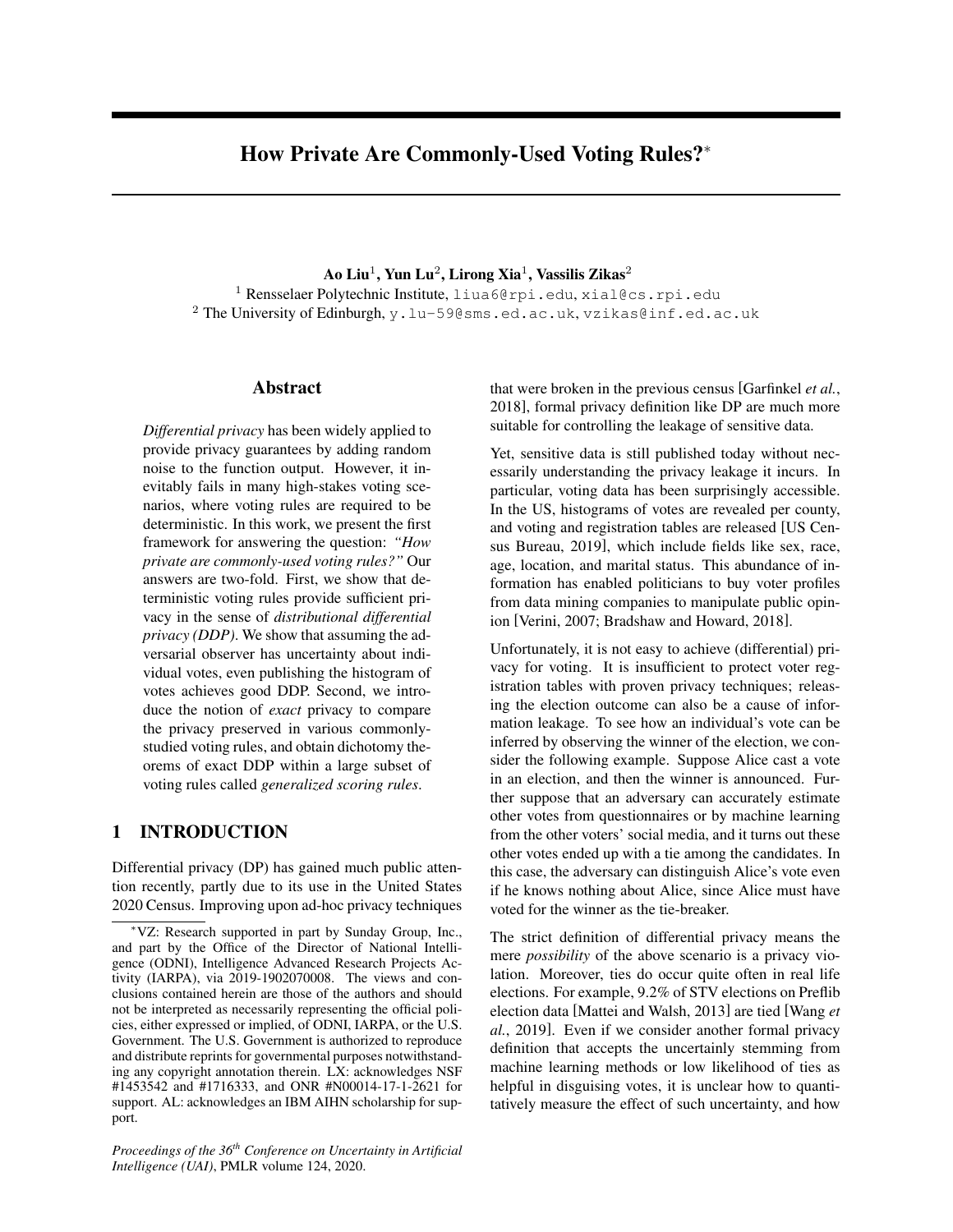(or whether) privacy differs for different voting rules.

Motivated by the privacy concern in voting, we focus on the following key question in this paper.

#### *How private are commonly-used voting rules?*

The importance of answering this question is both practical and theoretical. On the practical side, minimizing the amount of information leakage from voting rules helps protect against censorship, coercion, and vote buying. On the theoretical side, privacy provides a new angle to comparing voting rules and designing new ones.

A first attempt would be to employ *differential privacy (DP)* [Dwork, 2006], measure of privacy widelyaccepted and widely-applied in the cryptographic community. Mathematically, a voting rule M for  $n \in \mathbb{N}$ voters is a mapping  $\mathbf{M}$ :  $\mathcal{U}^n \to \mathcal{R}$ , where U is the set of all possible votes;  $R$  is the set of all possible outcomes of voting, e.g. winners or histograms of votes. M is  $(ε, δ)$ *−differentially private* if for any pair of *preference profiles*  $\overline{X} \in \mathcal{U}^n$  and  $\overline{X}' \in \mathcal{U}^n$  that only differ on one vote, and any subset of outcomes  $S \subseteq \mathcal{R}$ , the following inequality holds:

$$
\Pr\left[\mathbf{M}(\vec{X}) \in \mathcal{S}\right] \le e^{\epsilon} \Pr\left[\mathbf{M}(\vec{X}') \in \mathcal{S}\right] + \delta. \tag{1}
$$

Smaller  $\epsilon$ ,  $\delta$  are desirable as it means the outcome of M is not affected much by one vote, and thus reveals little about an individual voter. Note in general M must be randomized to satisfy Inequality (1); indeed [Shang *et al.*, 2014; Lee, 2015; Hay *et al.*, 2017] achieved DP via randomized voting.

Yet most, if not all, voting rules used in high-stakes political elections are deterministic, since randomized voting rules suffer from difficulties in verifying implementation correctness, e.g. the controversy in the 2016 Democratic primary election in Iowa [Clayworth and Noble, 2016]. Unfortunately, the randomness in Inequality (1) comes from the voting rule itself, so deterministic rules cannot achieve DP except with the trivial parameter of  $\delta > 1$ , which always holds (see Example 1 for more details).

#### 1.1 OUR CONTRIBUTIONS

To overcome the critical limitation of DP in high-stakes voting scenarios, we study the privacy of deterministic voting rules using *distributional differential privacy (DDP)* [Bassily *et al.*, 2013], a well-accepted notion of privacy that works for deterministic functions. DDP measures the amount of individual information leakage, assuming the adversary only has uncertain information about voter preferences, for example when using a machine learning algorithm. Our result on the DDP of commonly-used voting rules carries the following encouraging message:

#### Main Message 1: Many commonly-used voting rules achieve good DDP in natural settings.

More precisely, we focus on a natural DDP setting where the adversary's information is represented by a set of i.i.d. distribution's over preference profiles, denoted by  $\Delta \subset \Pi(\mathcal{U})$ , where  $\Pi(\mathcal{U})$  is the set of all probability distributions over  $U$  *with full support*. A voting rule M's DDP is now measured by three parameters  $(\epsilon, \delta, \Delta)$ . A deterministic function is DDP (Definition 2) if it satisfies an inequality similar to Inequality (1), but now the randomness is replenished by the adversary's uncertainty about the profile  $\overline{X}$ , represented by  $\Delta$ . Like DP, smaller  $\epsilon$  and  $\delta$  in DDP are more desirable.

With DDP, we can quantitatively measure the privacy of the histogram rule Hist, which outputs the frequency of each type of vote in the preference profile, in the following Theorem 1. As an immediate consequence, many common voting rules also achieve good privacy.

**Theorem 1 (DDP for Hist).** *Given any*  $U =$  $\{x_1, \ldots, x_l\}$  *and*  $\Delta \subseteq \Pi(\mathcal{U})$  *with*  $|\Delta| < \infty$ *, let*  $p_{\min} = \min_{\pi \in \Delta, i \leq l} (\pi(x_i))$ *. For any*  $n \in \mathbb{N}$  *and any*  $\epsilon \geq 2\ln\left(1+\frac{1}{p_{\min}n}\right)$ , **Hist** for n voters is  $(\epsilon, \delta, \Delta)$ -*DDP where*  $\delta = \exp(-\Omega(np_{\min}[\min(2\ln(2), \epsilon)]^2)).$ 

Theorem 1 states that **Hist** is private with good parameters, as even a small  $\epsilon$  results in  $\delta$  that is considered *negligible* in cryptography literature. The winner of many commonly-used voting rules depends only on the outcome of Hist, and thus contain (often stricly) less information than Hist. Thus, they achieve *at least as good* privacy w.r.t. DDP as simply outputting the histogram.

Next, we highlight that DDP (as well as DP and its variants) parameters only describe loose bounds on privacy—by definition, if a voting rule satisfies  $(\epsilon, \delta, \Delta)$ -DDP, it also satisfies  $(\epsilon + 0.1, \delta + 0.1, \Delta)$ -DDP. To compare the privacy-preserving capability of voting rules, we introduce the notion of *exact distributional differential privacy (eDDP)*, whose parameters describe tight bounds on  $\epsilon$  and  $\delta$ . We focus on the  $\epsilon = 0$  case as a first step to compare various voting rules with their eDDP in the  $\delta$ parameter. Our results on the eDDP of commonly-used voting rules carry the following message:

Main Message 2: For many combinations of commonly-used voting rules and  $\Delta$ , the  $(0, \delta, \Delta)$ eDDP exhibits a dichotomy between  $\delta = \Theta(\sqrt{1/n})$ and  $\delta = \exp(-\Omega(n))$ .

More precisely, we prove the following dichotomy theorem for two candidates {a, b} and α*-biased majority rules* with  $\alpha \in (0,1)$ , which chooses a as the winner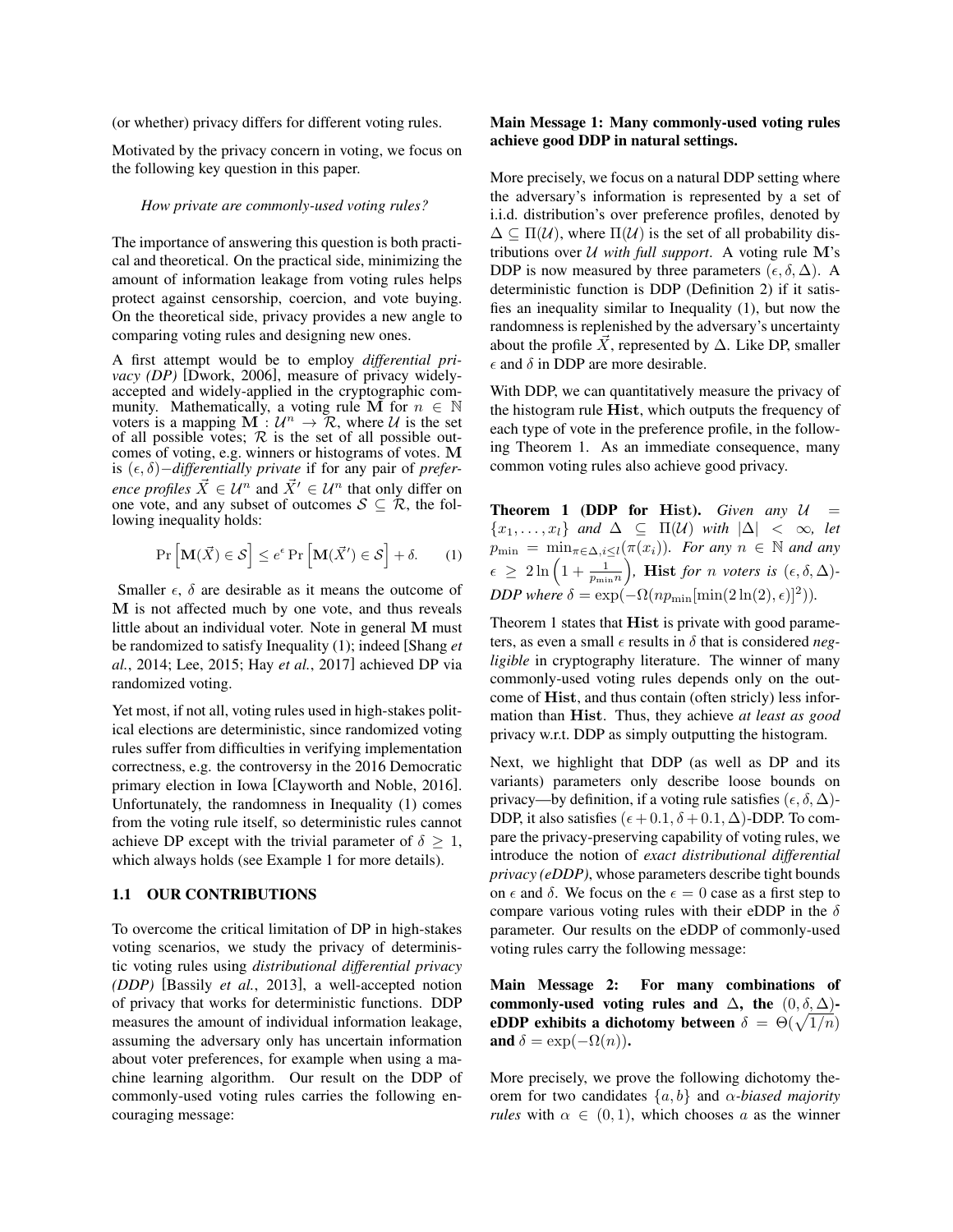iff at least  $\alpha n$  out of n votes prefer a.

Theorem 2 (Dichotomy in Exact DDP for  $\alpha$ -Majority Rules over Two Candidates, Informal) *Fix two candidates*  $\{a, b\}$  *and*  $\Delta \subseteq \Pi(\{a, b\})$  *with*  $|\Delta| < \infty$ *. For any*  $\alpha \in (0, 1)$ *, the*  $\alpha$ *-biased majority rule is*  $(0, \delta, \Delta)$ *eDDP for all n, where*  $\delta$  *is either*  $\Theta(\sqrt{1/n})$ *, when*  $\Delta$ *contains a distribution*  $\pi$  *with*  $\pi(a) = \alpha$ *, or exponentially small otherwise.*

For more than two candidates, we prove the following dichotomy theorem for a large family of voting rules and  $\Delta \subseteq \Pi(\mathcal{U}).$ 

Theorem 3 (Dichotomy in Exact DDP of A Large Class of Voting Rules and ∆, Informal) *For any fixed number of candidates, and any voting rule in a large family, the*  $(0, \delta, \Delta)$ -eDDP is  $\delta = \Theta(\sqrt{1/n})$ , when  $\Delta$ *contains the uniform distribution, or*  $\delta = \exp(-\Omega(n))$ *, when* ∆ *is finite and does not contain any unstable distributions.*

Intuitively, a distribution  $\pi$  is *unstable* under a voting rule M if adding small perturbations can cause a different candidate to win (Definition 7). Instead of conducting case-by-case studies of eDDP for commonly-used voting rules, we prove Theorem 3 for a large family of voting rules called *generalized scoring rules* [Xia and Conitzer, 2008] that further satisfy *monotonicity, local stability*, and *canceling-out*. We show that many commonly-used voting rules satisfy these conditions (Section 5). We also compute and compare the concrete  $\delta$  values for small elections (Table 1, Section 6 and Appendix E).

### 1.2 RELATED WORK

Differential privacy [Dwork, 2006] was recently used to add privacy to voting. Shang *et al.* (2014) applied Gaussian noise to the histogram of linear orders, while Hay *et al.* (2017) used Laplace and Exponential mechanisms applied to specific voting rules. Lee (2015) also developed a method of random selection of votes to achieve differential privacy. One interesting aspect of adding noise to the output that was observed in [Birrell and Pass, 2011; Lee, 2015] is that it enables an approximate strategyproofness; the idea here is that the added noise dilutes the effect of any individual deviation, thereby making strategies which would slightly perturb the outcome irrelevant. We remark that if one wishes to achieve DP for a large number of voting rules, well-known DP mechanisms (like adding Laplace noise [Dwork *et al.*, 2006]) can be applied to rules in GSR in a straightforward way, by adding noise to each component of the score vector and outputting the winner based on the noised score vector. Our work is different because we focus on exact privacy of deterministic voting rules.

In our work, we compare deterministic functions by their exact privacy. In differential privacy literature where functions must be randomized, their accuracy, or utility, is used to compare them. A number of works have defined utility as a metric which describes the comparative desirability of  $\epsilon$ -DP mechanisms. In [Mc-Sherry and Talwar, 2007], utility is an arbitrary userdefined function, used in the exponential mechanism. The works of [Blum *et al.*, 2008; Hardt and Talwar, 2010; Bassily and Smith, 2015] define utility in terms of error, where the closer (by some metric) the output of the function, which uses this mechanism to apply noise, is from the desired (deterministic) query's, the higher the utility; the definition of [Ghosh *et al.*, 2009] in addition allows the user to define as a parameter, the prior distribution on the query output. In contrast, our results imply that in the context of distributional differential privacy, voting rules achieve a well-accepted notion of privacy while preserving perfect accuracy, or utility.

### 1.3 DISCUSSIONS

While DP has been widely applied to measure privacy and has been applied to voting, as we discussed in the Introduction, it fails for deterministic functions such as voting rules in high-stakes elections. This critical limitation motivates our study. To the best of our knowledge, we are the first to illustrate how to measure privacy in high-stakes voting using (e)DDP in a natural setting. We will see that the problem, though challenging, can be solved by our novel *trails* technique. Below we explicitly discuss our conceptual and technical contributions and closely related works. More comprehensive discussions of related work can be found in Appendix A.

Conceptual contributions. Our first conceptual contribution is the application of DDP to deterministic voting rules. As discussed earlier, while previous works add random noise to achieve DP, to the best of our knowledge, no previous studies were done for deterministic voting rules. We note that the *truncated* histogram result of [Bassily *et al.*, 2013] does not suffice, since in general, votes are not removed in an election. Moreover, we prove our results in a simpler definition than DDP; the equivalence of this definition and DDP is proven in Appendix B.1. Our second conceptual contribution is the introduction of *exact DDP*, addressing the issue that parameters of DDP (and other relaxations of DP [Bassily *et al.*, 2013; Groce, 2014; Kasiviswanathan and Smith, 2008; Hall *et al.*, 2012; Duan, 2009; Bhaskar *et al.*, 2011]) describe only upper bounds on privacy. We are not aware of other works that explicitly propose to characterize tight bounds on the pri-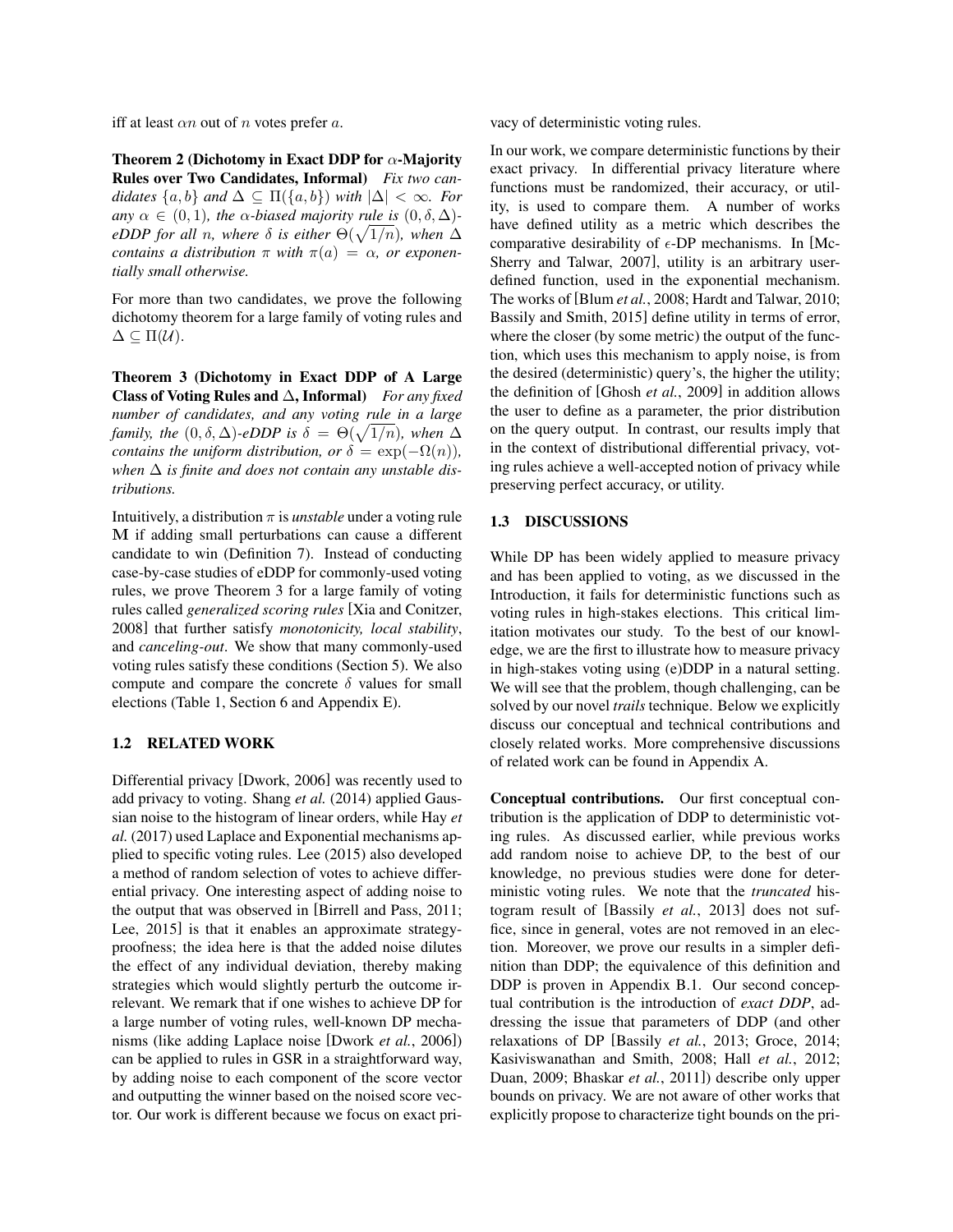| М           | Borda                    |                           | Maximin               | Plurality                 | 2-approval               |
|-------------|--------------------------|---------------------------|-----------------------|---------------------------|--------------------------|
| $\delta(n)$ |                          |                           |                       |                           |                          |
|             | $\sqrt{1.347n + 0.5263}$ | $\sqrt{1.495n + 0.02669}$ | $\sqrt{1.553n+4.433}$ | $\sqrt{1.717n - 0.09225}$ | $\sqrt{1.786n + 0.3536}$ |

Table 1:  $\delta$  values in  $(0, \delta, \Delta)$ -eDDP for some commonly-used voting rules under the i.i.d. uniform distribution,  $m = 3$  and  $n \leq 50$ . From left to right, we rank rules from least to most private.

vacy parameters  $\epsilon$  and  $\delta$ .

Technical contributions. Our first theorem (Theorem 1) is quite positive, showing the privacy of outputting histograms. Theorem 2 and 3 characterize eDDP in terms of  $\delta$  values by fixing  $\epsilon = 0$ . We do so for the two reasons: (1) it is the common convention to compute  $\delta$  based on a fixed  $\epsilon$  for DP or DDP; (2)  $\epsilon = 0$ is the most informative choice, since Theorem 1 shows that even for small non-zero  $\epsilon$ , any difference we can observe in the  $\delta$  of two voting rules is exponentially small considered negligible in cryptography literature. While our theorems appear similar and related to the dichotomy theorems on the probability of ties in voting [Xia and Conitzer, 2008; Xia, 2015], the definition and mathematical analysis are quite different, and previous techniques do not work for all cases; see more discussions in the proof sketch for Theorem 3. To address the challenge, we developed the *trails* technique, which significantly simplifies calculations.

Generality of our setting. As the first work towards answering our key question, we assume the adversary's beliefs are modeled by a set of i.i.d. distributions over the votes. A special case is the i.i.d. uniform distribution, which is known as the *impartial culture* assumption in social choice [Georges-Théodule, 1952]. Extending to general  $(\epsilon, \delta)$ , and non-i.i.d. distributions is an important and challenging future direction. Lastly, though our definitions and results are presented in the context of voting for the sake of presentation, they can easily be extended to general applications.

### 2 PRELIMINARIES

Let  $C = \{c_1, \ldots, c_m\}$  be a set of  $m \geq 2$  candidates, and  $\mathcal{L}(\mathcal{C})$  denote the set of all *linear orders* over  $\mathcal{C}$ , that is, the set of all antisymmetric, transitive, and total binary relations. Let  $U$  denote the set of all possible votes. Given  $n \in \mathbb{N}$ , we let  $\vec{X} = (X_1, \ldots, X_n) \in \mathcal{U}^n$  denote a collection of n votes called a *preference profile*. Let R denote the set of outcomes of voting. A (deterministic) voting rule for *n* voters is a mapping  $M : \mathcal{U}^n \to \mathcal{R}$ .

For example, in the *plurality* rule,  $\mathcal{U} = \mathcal{R} = \mathcal{C}$ ; each voter votes for one favorite candidate, and the winner is the candidate with the most votes. In the *Borda* rule,  $U = \mathcal{L}(\mathcal{C})$  and  $\mathcal{R} = \mathcal{C}$ ; each voter cast a linear order X over C, denoted by  $c_{i_1} \succ c_{i_2} \succ \cdots \succ c_{i_m}$ , where  $a \succ b$ means that  $a$  is preferred over  $b$ ; each candidate  $c$  gets  $m - i$  points in each vote, where i is the rank of c in the vote; the winner is the candidate with the highest total points. A tie-breaking mechanism is used when there are ties in plurality and Borda.

**Definition 1** (The histogram rule). Let  $U$  ${x_1, \dots, x_l}$ *. For any*  $n \in \mathbb{N}$ *, the histogram func*tion, denoted by **Hist** :  $\mathcal{U}^n \rightarrow \mathbb{N}^l$ , takes as input a *preference profile*  $\vec{X} = (X_1, \ldots, X_n) \in \mathcal{U}^n$  *and outputs a* l*-dimensional integer vector whose* i*th component is*  $|\{j: X_j = x_i, j \in \{1, \cdots, n\}\}|.$ 

For example, when applied to the setting of the plurality rule,  $l = m$  and **Hist** outputs the number of votes each candidate receives. When applied to the setting of the Borda rule,  $l = m!$  and Hist outputs the number of occurrences of each linear order.

## 3 DISTRIBUTIONAL DIFFERENTIAL PRIVACY FOR VOTING

As we discussed, DP is not a suitable notion to analyze nontrivial deterministic voting rules as shown in the following example, which motivates our use of distributional differential privacy (DDP) [Bassily *et al.*, 2013].

Example 1 (DP fails for deterministic voting rules). *Consider the plurality rule for two candidates* {a, b} *and three voters (n = 3). We have*  $\mathcal{U} = \mathcal{R} = \{a, b\}$ *. In Inequality (1), let*  $\vec{X} = (a, a, b), \vec{X}' = (b, a, b)$ *, and*  $S = \{a\}$ . Then, (1) becomes  $1 \leq e^{\epsilon} \times 0 + \delta$ , which *means that*  $\delta > 1$ *.* 

At a high level, the DDP of a (deterministic or randomized) function is characterized by three parameters  $(\epsilon, \delta, \Delta)$ , where  $\epsilon$  and  $\delta$  are privacy parameters similar to DP, and  $\Delta$  is a set describing the adversary's knowledge about the preference profile. We consider adversaries that can be modeled as  $\Delta \subseteq \Pi(\mathcal{U})$ , which encodes each of the adversary's possible uncertainties as a distribution where each vote is i.i.d..

**Example 2** (Adversary's information  $\Delta$ ). *Suppose*  $\mathcal{U} =$  $\mathcal{R} = \mathcal{C} = \{a, b\}$ , and the *n* votes could be *i.i.d.* gener*ated from either*  $\pi_{0.2}$  *or*  $\pi_{0.7}$ *. Here, for any*  $\gamma \in [0, 1]$ *,*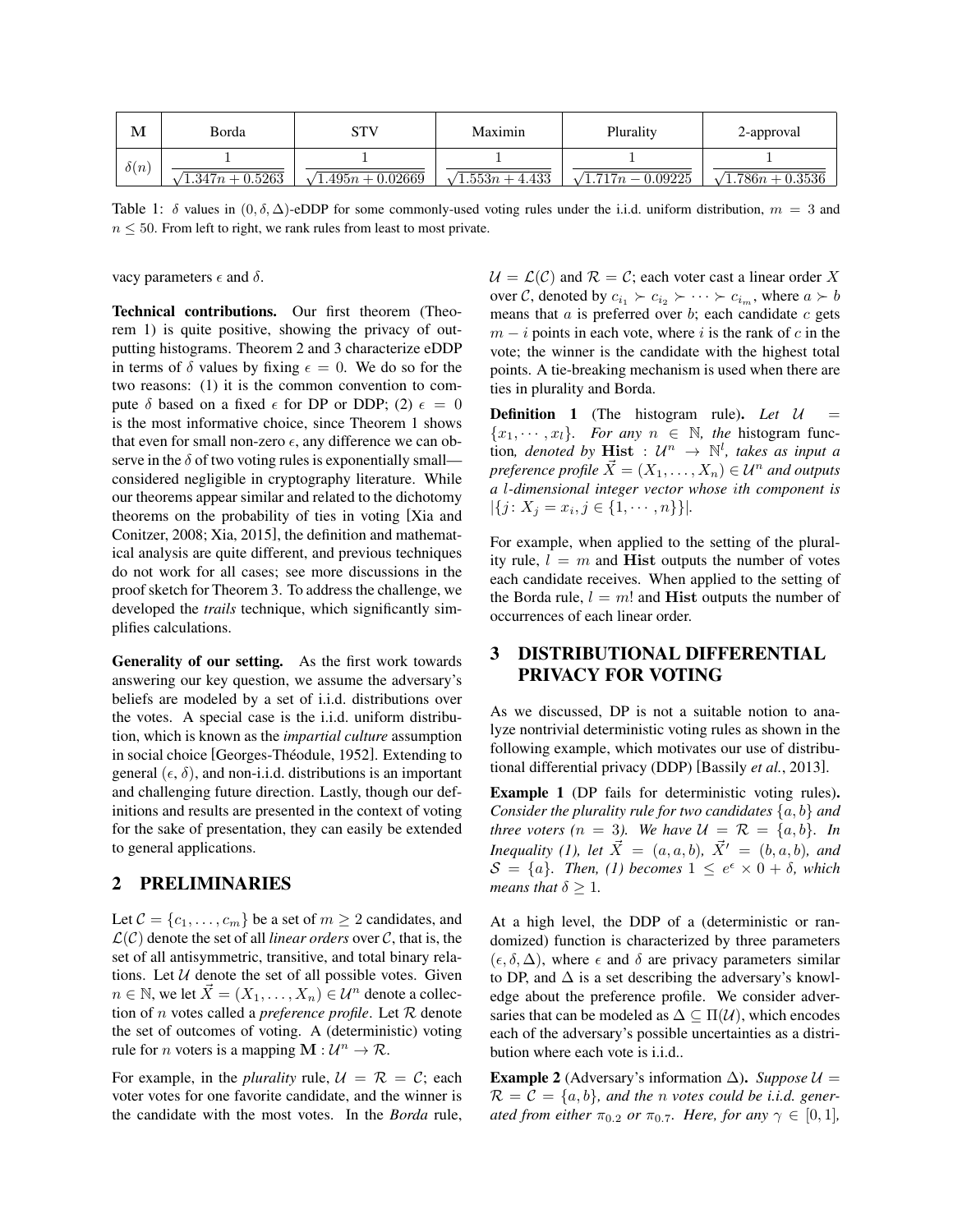$\pi_{\gamma}(a) = \gamma$ . Then, the adversary's information is rep*resented by*  $\Delta = {\pi_{0.2}, \pi_{0.7}}$ *. Say we prove that some voting rule is*  $(\epsilon = 0.5, \delta = 0.1, \Delta)$ *-DDP for the above* ∆*. Intuitively, this means that the voting rule has privacy*  $\epsilon = 0.5, \delta = 0.1$ , given the adversary's knowledge *can be modeled by any distribution in* ∆*. We remark that this privacy holds* without *the need to add noise to the outcome of the election, contrasting with DP.*

To simplify presentation, below we will introduce the definition of DDP studied in this paper. In our setting of this paper, our simpler definition is equivalent to the original DDP. More details can be found in Appendix B.1.

**Definition 2** (DDP studied in this paper). *For any*  $\Delta \subseteq$  $\Pi(\mathcal{U})$ ,  $\epsilon > 0$ , and  $\delta > 0$ , a voting rule  $\mathbf{\hat{M}} : \mathcal{U}^n \to \mathcal{R}$  is  $(\epsilon, \delta, \Delta)$ *-DDP if for every*  $\pi \in \Delta$ *, i*  $\leq n$ *, x<sub>1</sub>, x'*  $\in \mathcal{U}$ *, and*  $\mathcal{S} \subseteq \mathcal{R}$ , the following inequality holds.

$$
\Pr_{\vec{X}\sim\pi}(\mathbf{M}(\vec{X}) \in \mathcal{S}|X_i = x)
$$
  
\$\le e^{\epsilon} \Pr\_{\vec{X}\sim\pi}(\mathbf{M}(\vec{X}) \in \mathcal{S}|X\_i = x') + \delta\$, \qquad (2)\$

*where*  $\vec{X} = (X_1, \ldots, X_n)$  *is a preference profile where each vote is i.i.d. generated from* π*.*

For deterministic M, the randomness in Inequality (2) comes from the adversary's incomplete information, captured by  $\Delta$ . We show that **Hist** satisfies good DDP.

Theorem 1 (DDP of Hist, proof in Appendix B.2). *Given any*  $\mathcal{U} = \{x_1, \ldots, x_l\}$  *and*  $\Delta \subseteq \Pi(\mathcal{U})$  *with*  $|\Delta|$  <  $\infty$ *, let*  $p_{\min} = \min_{\pi \in \Delta, i \leq l} (\pi(x_i))$ *. For any*  $n \in \mathbb{N}$  *and*  $a_n y \in \geq 2 \ln(1 + \frac{1}{p_{\min}n})$ , **Hist** for *n* voters is  $(\epsilon, \delta, \Delta)$ -*DDP where*  $\delta = \exp(-\Omega(np_{\min}[\min(2\ln(2), \epsilon)]^2)).$ 

As corollary, these privacy parameters of Hist automatically apply to all functions that only depend on the output of Hist, i.e. most voting rules, or outputting the histogram in addition to the winner as in US presidential elections. This follows immediately from a property of DDP called *immunity to post processing* (see Lemma 3 in Appendix B.2). We note the result is similar to that of [Bassily *et al.*, 2013], but they assume lowerfrequency items in the histogram are truncated (which is not the case in general when election results are posted) and describe a less precise  $\delta$ .

## 4 EXACT PRIVACY OF VOTING RULES: TWO-CANDIDATE CASE

In this section, we first present the definition of *exact distributional differential privacy* (exact DDP or eDDP), then characterize  $(0, \delta, \Delta)$ -eDDP for two candidates under any  $\alpha$ -biased majority rule. The proof of this theorem will serve as a toy application of our *trails technique*, useful for proving our main result Theorem 3.

Intuitively, a function has *exact privacy* with parameters  $\epsilon$  and  $\delta$  if the function cannot satisfy the privacy definition with strictly better parameters. We remark that this definition can easily be altered to define  $(\epsilon, \delta)$ -exact dif*ferential privacy (eDP)* by omitting ∆.

Definition 3 (Exact Distributional Differential Privacy (eDDP)). *A voting rule* M *is*  $(\epsilon, \delta, \Delta)$ -Exact Distributional Differential Privacy (eDDP) *if it is*  $(\epsilon, \delta, \Delta)$ -*DDP* and there does not exist  $(\epsilon' \leq \epsilon, \delta' < \delta)$  nor  $(\epsilon' < \epsilon, \delta' \leq \delta)$  such that **M** is  $(\epsilon', \delta', \Delta)$ -DDP.

The  $\alpha$ -biased majority rule, denoted by  $\mathbf{M}_{\alpha}$ , over two candidates  $(a, b)$  outputs a as the winner if at least  $\alpha$ fraction of votes prefer  $a$  over  $b$ . An example of this type of voting rule is *supermajority*, used in government decisions around the world.

Theorem 2 (Exact DDP for Majority Rules, full proof in Appendix C.2). *Fix two candidates*  $\{a, b\}$  *and*  $\Delta \subseteq$  $\Pi({a,b})$  *with*  $|\Delta| < \infty$ *. For any*  $\alpha \in (0,1)$ *, the*  $\alpha$ *biased majority rule is*  $(0, \delta, \Delta)$ -*eDDP for all n, where* 

$$
\delta = \max_{p=\pi(a): \pi \in \Delta} \Theta \left( \sqrt{\frac{1}{n}} \left[ \left( \frac{p}{\alpha} \right)^{\alpha} \left( \frac{1-p}{1-\alpha} \right)^{1-\alpha} \right]^{n} \right).
$$

*In particular,*  $\delta = \Theta\left(\sqrt{1/n}\right)$  *if there exists*  $\pi \in \Delta$ *with*  $\pi(a) = \alpha$ *; otherwise*  $\delta = \exp(-\Omega(n))$ *.* 

In the following subsections, we will present our *trails* technique for analyzing DDP in voting, followed by a proof sketch of Theorem 2 using the trails technique.

#### 4.1 OUR TOOL TO ANALYZE PRIVACY: TRAILS TECHNIQUE

Let us describe the trails technique using a simple, toy example: suppose there are two candidates  $\{a, b\}$ , and  $n = 5$  votes. Let M be the majority rule where ties are broken in favor of a, i.e.  $\alpha = 0.5$ . We want to compute  $(0, \delta, \Delta)$ -eDDP of M for any  $\Delta \subseteq \Pi({a, b})$ . In light of Definitions 2 and 3, we have:

$$
\delta = \max_{\mathcal{S}, x, x', i, \pi \in \Delta} \left[ \Pr_{\vec{X} \sim \pi} (\mathbf{M}(\vec{X}) \in \mathcal{S} | X_i = x) - \Pr_{\vec{X} \sim \pi} (\mathbf{M}(\vec{X}) \in \mathcal{S} | X_i = x') \right].
$$
\n(3)

Now, the majority rule is *anonymous*, that is, the identity of the voter is irrelevant and it chooses the winner only based on the histogram of votes. We can thus write  $\mathbf{M} = \mathbf{f} \circ \mathbf{Hist}$ , where  $t = (t_a, t_b)$  and  $\mathbf{f}(t)$  outputs a if  $t_a \geq t_b$  and outputs b otherwise. Then, Equation (3) can be rewritten with probabilities over histograms, which is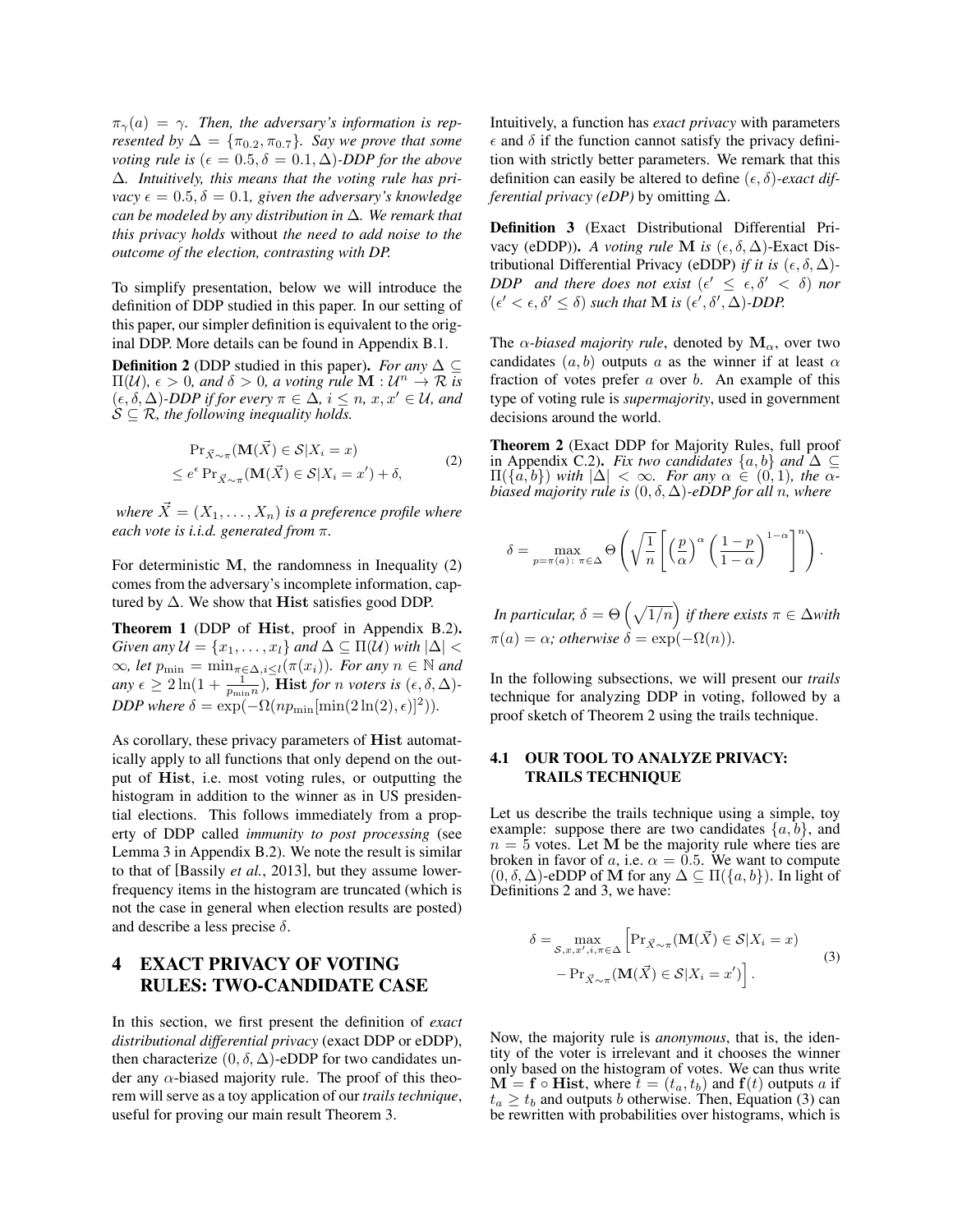easier to compute (below,  $\vec{X} \sim \pi$  is implicit).

$$
\delta = \max_{\mathcal{S}, x, x', i, \pi \in \Delta} \left[ \Pr(\mathbf{f(Hist}(\vec{X})) \in \mathcal{S} | X_i = x) - \Pr(\mathbf{f(Hist}(\vec{X})) \in \mathcal{S} | X_i = x') \right]
$$

$$
= \max_{\mathcal{S}, x, x', i, \pi \in \Delta} \left[ \sum_{t: \ \mathbf{f}(t) \in \mathcal{S}} \Pr(\mathbf{Hist}(\vec{X}) = t | X_i = x) - \sum_{t: \ \mathbf{f}(t) \in \mathcal{S}} \Pr(\mathbf{Hist}(\vec{X}) = t | X_i = x') \right].
$$

For example, if  $S = \{a\}$ , then  $\mathsf{T} \equiv \{t : \mathbf{f}(t) \in S\}$  $\{(5,0), (4,1), (3,2)\}\$ is an example of what we call a *trail*. Intuitively, a trail T is a set of histograms *consecutive* in the sense that, starting from some  $t$ , we can list exactly the elements of T by iteratively subtracting 1 from and adding 1 to two components of  $t$ , respectively. We see that T can be listed in such a way, starting from entry Enter(T) =  $(5,0)$  and ending at exit Exit(T) =  $(3,2)$ , by interatively subtracting from the first component and adding to the second component of (5, 0) (we say the *direction* of  $\mathsf{T}$  is  $(1, 2)$ ). See Figure 1.



Figure 1: A trail for two candidates. A graph of number of votes for candidate  $a (= t_a)$  versus votes for candidate  $b (= t_b)$ . Each point in the line is a histogram where the total number of votes is  $n = 5$ . The set  $\{(5, 0), (4, 1), (3, 2)\}\)$  forms a trail. We denote by  $\text{End}(a)$  (used in the proof of Theorem 3) the set of histograms which are exits of trails where a is the winner. In this example  $\text{End}(a) = \{(3, 2)\}.$ 

We now give intuition for our key Lemma 1 presented below using this example. Suppose in Equation (4) the maximizing S is  $\{a\}$  (so that  $\{t: f(t) \in S\} = T$ ),  $x = a$ , and  $x' = b$ . Then, for any i, and any  $\pi \in \Delta$ :

$$
\delta = \sum_{t \in \{(5,0), (4,1), (3,2)\}} \Pr(\mathbf{Hist}(\vec{X}) = t | X_i = a) - \sum_{t \in \{(5,0), (4,1), (3,2)\}} \Pr(\mathbf{Hist}(\vec{X}) = t | X_i = b).
$$

The core of Lemma 1 is the observation that when votes are independent (e.g. when  $\Delta \subseteq \Pi({a,b})$ ), then for all  $t = (t_a, t_b)$  such that  $t_a > 0$ , the following holds

$$
Pr(\mathbf{Hist}(\vec{X}) = (t_a, t_b)|X_i = a)
$$
  
= Pr(\mathbf{Hist}(\vec{X}) = (t\_a - 1, t\_b + 1)|X\_i = b).

In light of this,  $Pr(\textbf{Hist}(\vec{X}) = (5, 0)|X_i = a)$  cancels out with  $Pr(\mathbf{Hist}(\vec{X}) = (4, 1)|X_i = b)$ , and  $Pr(\mathbf{Hist}(\vec{X}) = (4, 1)|X_i = a)$  cancels out with  $Pr(\textbf{Hist}(\vec{X}) = (3, 2)|X_i = b)$ . This leaves

$$
\delta = \Pr(\mathbf{Hist}(\vec{X}) = (3, 2) = \text{Exit}(T) | X_i = a)
$$

$$
- \Pr(\mathbf{Hist}(\vec{X}) = (5, 0) = \text{Enter}(T) | X_i = b).
$$

We note that here  $Pr(Hist(X) = Enter(T)|X_i = b) =$ 0, but this does not hold generally for all trails for  $m \geq$ 2. This calculation can be extended to the more general Lemma 1 below. Before that, let us formally define trails. For any histogram  $t = (t_1, \dots, t_l) \in \mathbb{N}^l$ , any  $z \in \mathbb{Z}$  and  $j \leq l$ , we let  $(t_1, \dots, t_l) + zx_j$  denote the histogram  $(t_1, \cdots, t_j + z, \cdots t_l).$ 

**Definition 4** (Trails). *Given a pair of indices*  $(j, k)$ *where*  $j \neq k$ *, a histogram t, and a length q, we define the* trail  $T_{t,x_j,x_k,q} = \{t - zx_j + zx_k) : 0 \le z \le q\},$ *where*  $(j, k)$  *is called the direction of the trail, t is then the* entry *of this trail, also denoted by Enter*( $\mathsf{T}_{t,x_j, x_k, q}$ )*, and*  $t - qx_j + qx_k$  *is called the exit of the trail, denoted by Exit*( $\mathsf{T}_{t,x_i,x_k,q}$ ).

*Alternatively, a trail* T *can be defined by just its entry and exit.*

**Lemma 1.** Let  $\mathsf{T}$  be a trail with direction  $(i, k)$ , and let  $\pi \in \Pi(\mathcal{U})$ *. For any i,*  $x_j, x_k \in \mathcal{U}$ *, we have:* 

$$
\Pr_{\vec{X} \sim \pi}(\mathbf{Hist}(\vec{X}) \in \mathsf{T} \mid X_i = x_j)
$$
\n
$$
- \Pr_{\vec{X} \sim \pi}(\mathbf{Hist}(\vec{X}) \in \mathsf{T} \mid X_i = x_k)
$$
\n
$$
= \Pr_{\vec{X} \sim \pi}(\mathbf{Hist}(\vec{X}) = \text{Exit}(\mathsf{T}) \mid X_i = x_j)
$$
\n
$$
- \Pr_{\vec{X} \sim \pi}(\mathbf{Hist}(\vec{X}) = \text{Enter}(\mathsf{T}) \mid X_i = x_k).
$$

*Proof.* Fix distribution  $\pi$  over n votes, where each vote is independently distributed. For  $\vec{X} \sim \pi$ , denote  $X_{-i}$ as the random variable  $\vec{X}$  but without the *i*th vote. The equality in the lemma comes from the simple observation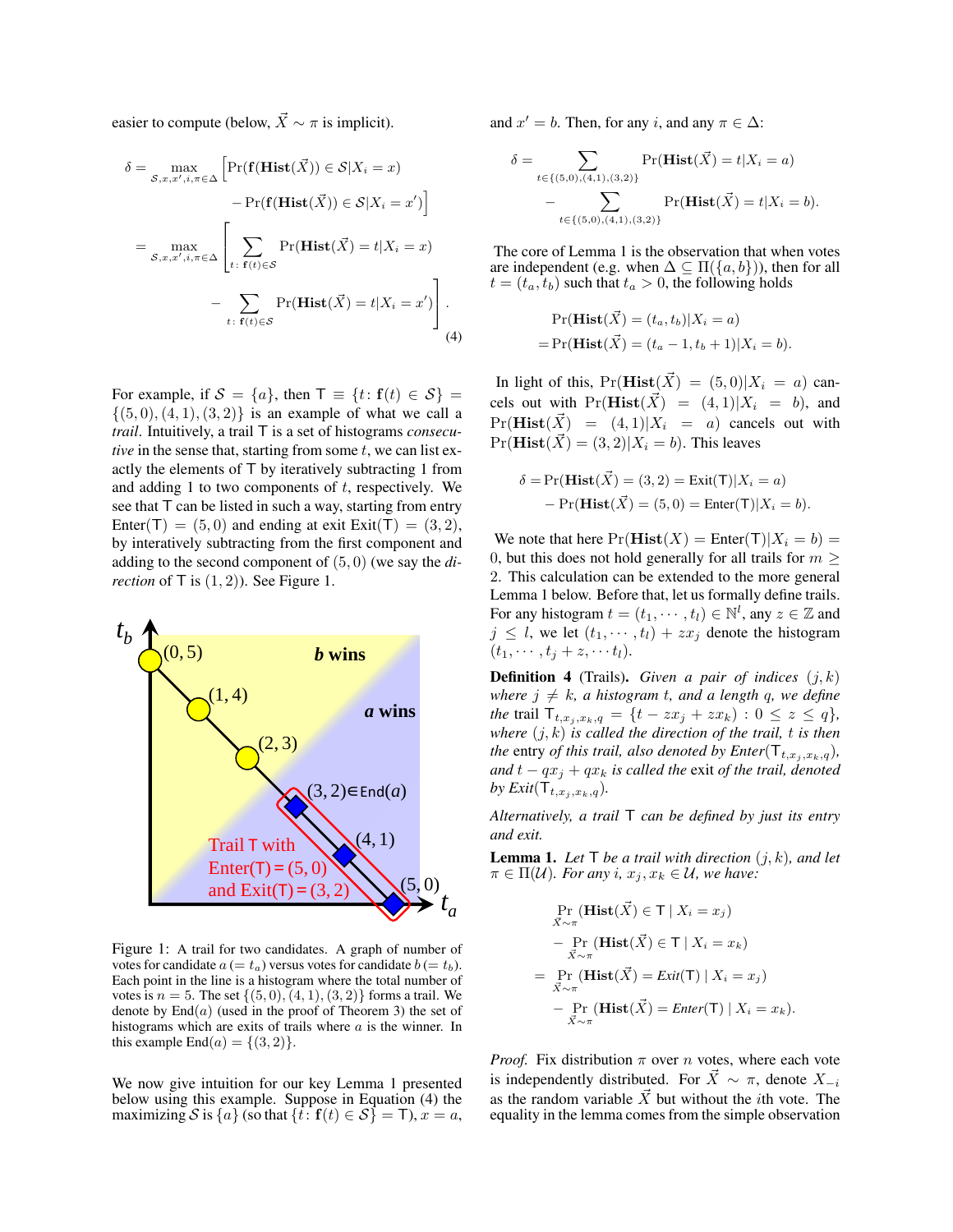that when votes are independently distributed, for any histogram  $t \in \mathbb{N}^l$  and any  $j \in [l]$ 

$$
\Pr_{\vec{X}\sim\pi}(\mathbf{Hist}(\vec{X})=t|X_i=x_j)=\Pr_{\vec{X}\sim\pi}(\mathbf{Hist}(X_{-i})=t-x_j)
$$

(Below,  $\vec{X} \sim \pi$  is implicit). Let q be the length of the trail. For any  $0 \le z < q$ , let  $t_z =$  Enter(T) –  $zx_i + zx_k$ . Then,

$$
Pr(\mathbf{Hist}(\vec{X}) = t_z | X_i = x_j)
$$
  
= Pr(\mathbf{Hist}(X\_{-i}) = t\_z - x\_j)  
= Pr(\mathbf{Hist}(\vec{X}) = t\_z - x\_j + x\_k | X\_i = x\_k)  
= Pr(\mathbf{Hist}(\vec{X}) = t\_{z+1} | X\_i = x\_k).

In other words,

$$
Pr(\mathbf{Hist}(\vec{X}) \in T | X_i = x_j)
$$
  
\n
$$
- Pr(\mathbf{Hist}(\vec{X}) \in T | X_i = x_k)
$$
  
\n
$$
= Pr(\mathbf{Hist}(\vec{X}) = t_q | X_i = x_j)
$$
  
\n
$$
- Pr(\mathbf{Hist}(\vec{X}) = t_0 | X_i = x_k)
$$
  
\n
$$
+ \sum_{0 \le z < q} (Pr(\mathbf{Hist}(\vec{X}) = t_z | X_i = x_j)
$$
  
\n
$$
- Pr(\mathbf{Hist}(\vec{X}) = t_{z+1} | X_i = x_k))
$$
  
\n
$$
= Pr(\mathbf{Hist}(\vec{X}) = t_q | X_i = x_j)
$$
  
\n
$$
- Pr(\mathbf{Hist}(\vec{X}) = t_0 | X_i = x_k)
$$

(Every term in the summation of differences cancels out.)

$$
= Pr(\mathbf{Hist}(\vec{X}) = \text{Exit}(T) | X_i = x_j)
$$

$$
- Pr(\mathbf{Hist}(\vec{X}) = \text{Enter}(T) | X_i = x_k)
$$

 $\Box$ 

Remark. In this subsection's example, no matter the S, the set  $\{t: f(t) \in S\}$  forms one single trail, but this does not hold in general. Instead, to prove our main theorem we will partition this set into multiple trails, and apply Lemma 1 to simplify probabilities over each trail.

### 4.2 A SIMPLE APPLICATION OF TRAILS TECHNIQUE: PROOF OF THEOREM 2

*Proof.* [Proof sketch for Theorem 2, see Appendix C.2 for the full proof]. For any  $\pi \in \Delta$ , let  $p = \pi(a)$ . Let trails  $\mathsf{T}_a = \{t : t = (k, n - k), k \ge \alpha n\}$  and  $\mathsf{T}_b =$  $\{t : t = (k, n - \tilde{k}), k < \alpha n\}$ . It follows that any histogram in  $T_a$  results in a being the winner, and any in  $T_b$  results in b as the winner. Also, Equation (4) implies we should *not* consider  $S = \{a, b\}$  nor  $S = \emptyset$  as otherwise  $\delta = 0$  (the default lower bound on  $\delta$ ). Thus, we only consider  $S = \{a\}$  (when winner is a, corresponding to trail  $T_a$ ) or  $S = \{b\}$  (trail  $T_b$ ). Then Equation (4) becomes (we disregard the value of  $i$  since votes are

i.i.d.):

$$
\delta = \max_{j \in \{a, b\}, x, x'} \left[ \Pr_{\vec{X} \sim \pi}(\mathbf{Hist}(\vec{X}) \in \mathsf{T}_j | X_i = x) \right]
$$

$$
- \Pr_{\vec{X} \sim \pi}(\mathbf{Hist}(\vec{X}) \in \mathsf{T}_j | X_i = x') \right] \quad \text{(Equation (4))}
$$

$$
= \max_{j \in \{a, b\}, x, x'} \left[ \Pr(\mathbf{Hist}(\vec{X}) = \text{Exit}(\mathsf{T}_j) | X_i = x) \right]
$$

$$
- \Pr(\mathbf{Hist}(\vec{X}) = \text{Enter}(\mathsf{T}_j) | X_i = x') \right]. \quad \text{(Lemma 1)}
$$

We first discuss  $S = \{a\}$  whose corresponding trail  $\mathsf{T}_a$ starts at Enter( $T_a$ ) =  $(n, 0)$  and exits at Exit( $T_a$ ) =  $([\alpha n], [(1 - \alpha)n])$ . Here,  $x = a$  and  $x' = b$  maximize  $\delta$ . Then,

$$
Pr(\mathbf{Hist}(\vec{X}) = \text{Enter}(T_a)|X_i = b)
$$

$$
= Pr(\mathbf{Hist}(\vec{X}) = (n, 0)|X_i = b) = 0,
$$

and

$$
\Pr(\mathbf{Hist}(\vec{X}) = \text{Exit}(T_a) | X_i = a)
$$

$$
= \Theta \left( \sqrt{\frac{1}{n} \left[ \left( \frac{p}{\alpha} \right)^{\alpha} \left( \frac{1-p}{1-\alpha} \right)^{1-\alpha} \right]^n} \right).
$$

The case for  $S = \{b\}$  is similar and Theorem 2 follows by maximizing  $\delta$  over  $\pi \in \Delta$ .  $\Box$ 

## 5 EXACT PRIVACY OF VOTING RULES: GENERAL CASE

The main result of this section, Theorem 3, characterizes (0, δ, ∆)-exact DDP of *generalized scoring rules (GSR)* for arbitrary number of candidates, defined below. The main message is that the characterization holds for commonly-used voting rules (Corollary 1). Therefore, to get the main message, a reader can skip the technical descriptions and definitions below to Corollary 1.

Definition 5 (Generalized Scoring Rules (GSR) [Xia and Conitzer, 2008]). *A Generalized Scoring Rule (GSR) is defined by a number*  $K \in \mathbb{N}$  *and two functions* **f** :  $\mathcal{L}(\mathcal{C}) \to \mathbb{R}^K$  and  $g$ , which maps weak orders over the *set*  $\{1, \ldots, K\}$  *to*  $\tilde{C}$ *. Given a vote*  $V \in \mathcal{L}(\mathcal{C})$ *,*  $f(V)$  *is the* generalized score vector of V. Given a profile P, we *call*  $f(P) = \sum_{V \in P} f(V)$  *the* score. Then, the winner is *given by*  $g(\text{Ord}(f(P)))$ *, where* Ord *outputs the weak order of the* K *components in*  $f(P)$ *.* 

We say that a rule is a GSR if it can be described by some f, g as above. Most popular voting rules (i.e., Borda, Plurality, k-approval and ranked pairs) are GSRs. See Example 3 and Example 4 for f, g for plurality rule and majority rule. The domain of GSRs can be naturally extended to *weighted* profiles, where each type of vote is weighted by a real number, due to the linearity of f.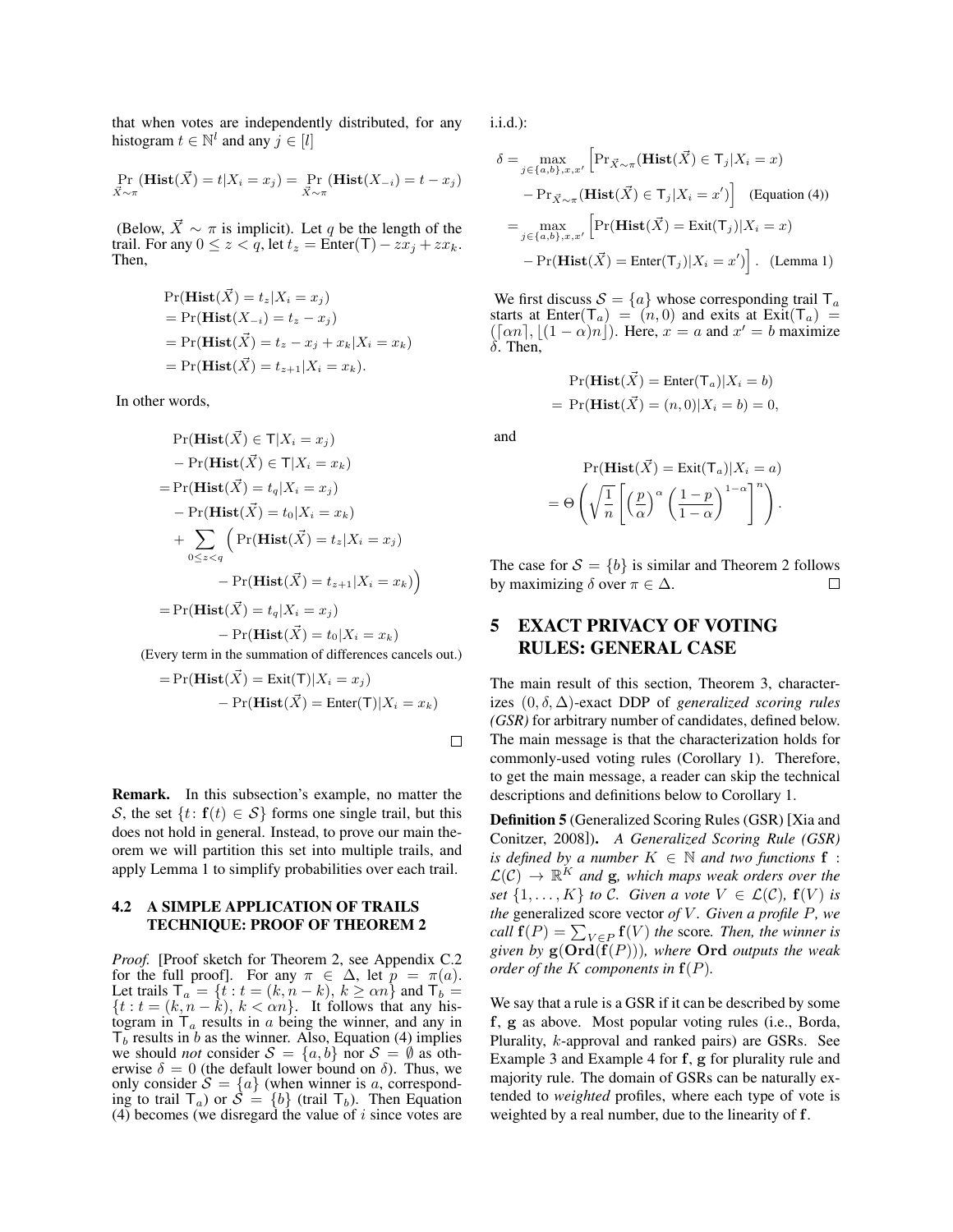Example 3. *The simplest example of a GSR is* plurality*. This is the voting rule where each voter chooses exactly one candidate, and the candidate with the most votes is the winner. Here,* K *is equal to the number of candidates* m*. Suppose* V *is a vote (linear order over candidates)* where the top candidate is  $x_i$ . The function **f** would map *V to a vector*  $f(V) = (0, \dots, 0, 1, 0, \dots, 0)$  *where the 1 is at position* i *in the vector. Then,* f(P) *is exactly the histogram counting the number of times each candidate is ranked at the top of a vote. Finally, the function* g *chooses the winner.*

We now define a set of properties of GSRs to present our characterization of eDDP in Theorem 3.

Definition 6 (Canceling-out, Monotonicity, and Local stability). *A voting rule* M *satisfies* canceling-out *if for* any profile  $\overline{X}$ , adding a copy of every ranking does not *change the winner. That is,*  $\mathbf{M}(\vec{X}) = \mathbf{M}(\vec{X} \cup \mathcal{L}(C)).$ 

*A voting rule satisfies* monotonicity *one cannot prevent a candidate from winning by raising its ranking in a vote while maintaining the order of other candidates.*

*A voting rule* M *satisfies* local stability *if there exist locally stable profile. A profile*  $\vec{X}^*$  *is* locally stable *(to* **M***)*, *if there exists a candidate* a*, a ranking* W*, and another ranking* V *that is obtained from* W *by raising the position of* a *without changing the order of other candidates, such that for any*  $\vec{X}$ <sup>*'*</sup> in the  $\gamma$  *neighborhood of*  $\vec{X}$ <sup>\*</sup> in *terms of*  $\dot{L}_{\infty}$  *norm, we have* (1)  $\mathbf{M}(\vec{X}') \neq a$ *, and* (2) the *winner is a when all W votes in*  $\vec{X}$ <sup>*'*</sup> *becomes V votes.* 

Definition 7 (Unstable distributions). *Given a GSR* M*, a distribution*  $\pi$  *over*  $U$  *is* unstable, *if for any*  $\epsilon > 0$ , *there exists*  $\vec{p}$  *and*  $\vec{q}$  *with*  $\|\vec{p}\|_2 = \|\vec{q}\|_2 < \epsilon$ *, such that*  $\mathbf{M}(\pi + \vec{q}) \neq \mathbf{M}(\pi + \vec{q})^1$ , where  $\|\cdot\|_2$  is the  $\ell_2$ -norm.

Theorem 3 (Dichotomy of Exact DDP for GSR, full proof in Appendix D.1). *Fix*  $m \geq 2$  *and*  $\Delta \subseteq \Pi(\mathcal{L}(\mathcal{C}))$ *with*  $|\Delta| < \infty$ *. For any n, any GSR M that satisfies monotonicity, local stability, and canceling-out is*  $(0, \delta, \Delta)$ *-DDP, where*  $\delta$  *is* 

- $\Theta(\sqrt{1/n})$ , if  $\Delta$  *contains the uniform distribution over*  $\mathcal{L}(\mathcal{C})$ *, or*
- $exp(-\Omega(n))$ *, if*  $\Delta$  *does not contain any unstable distribution.*

*Proof sketch for Theorem 3.* (See Appendix D.1 for the full proof) We first prove the  $\delta = \exp[-\Omega(n)]$  case. Recalling the proof of Theorem 2, we know that  $\delta$  is closely related to the probability of End(a) for some  $a \in \tilde{C}$ . It turns out that this is also the case for any GSR M that also satisfies monotonicity. Applying our trails technique, we have

$$
\delta \leq \max_{a} \sum_{P \in \text{End}(a)} \Pr(P - V),
$$

where V is a vote s.t. there exists vote W with  $M(P V + W$ )  $\neq a$ . Thus, we know  $\delta$  is upper bounded by the probability of all profiles  $(P - V)$  "close" to a tie of voting rule r. For any unstable distribution  $\pi$ , we can prove that the center of  $\pi$  is reasonably "far" away from any profile in  $End(a)$  (or "far" away from any ties). Then, the exponential upper bound follows after Chernoff bound and union bound. The proof for this part is similar to the analysis of probabilities of tied profiles as in [Xia and Conitzer, 2008].

We now move on to the  $\delta = \Theta(\sqrt{1/n})$  case. The upper bound  $O(\sqrt{1/n})$  also derived from the trails technique's result:  $\delta \leq \max_a \sum_{P \in \text{End}(a)} \Pr(P-V)$ . General framework of our proof is similar with the  $\delta = \exp[-\Omega(n)]$ case. Since adding any vote to a uniform profile results in a new winner, we know the uniform distribution of preferences is always an unstable distribution when requirements in Theorem 3 are met. Thus, we can prove that the center of the profiles' distribution (multinomial distribution in  $m!$ -dimensional space) is "close" to a tie. Then, we apply Stirling's formula to each trails and give an upper bounds to  $Pr(P - V)$  for profiles  $P \in End(a)$ .

For the lower bound  $\Omega(\sqrt{1/n})$ , canceling-out and locally stability are used to construct a "good" subset of profiles. At a high level, canceling-out ensures that the constructed subset is large enough, and locally stability ensures the trails constructed from the selected subset is long enough. Our subset is contracted by certain profiles with  $O(\sqrt{n})$  distance<sup>2</sup> from the center of profile distribution in the direction of local stable profile. Giving a lower bound to the  $Pr(P - V)$  for any profile P in our selected subset is the most non-trivial part of this proof and is quite different from the proof in [Xia and Conitzer, 2008]. Unlike the profiles  $P$  in our selected subset of profiles,  $P - V$  do not necessarily concentrated in a specific region in the space of profiles. Here, we use a non-i.i.d. version of Lindeberg-Levy central limit theorem [Greene, 2003] to analyze the multinomial distribution of m! kinds of votes.  $\Box$ 

Next, we use a simple example of majority rule to show the results in Theorem 3 matches the 2-candidate results in Section 4. In the following example, we also provide the intuitions on how to describe voting rules in the language of GSR.

<sup>&</sup>lt;sup>1</sup>We slightly abuse notation—M( $\pi$ ) denotes the output of M when the voters cast fractional votes according to  $\pi$ .

<sup>&</sup>lt;sup>2</sup>we use  $\ell_2$  distance in the m!-dimensional space of profile.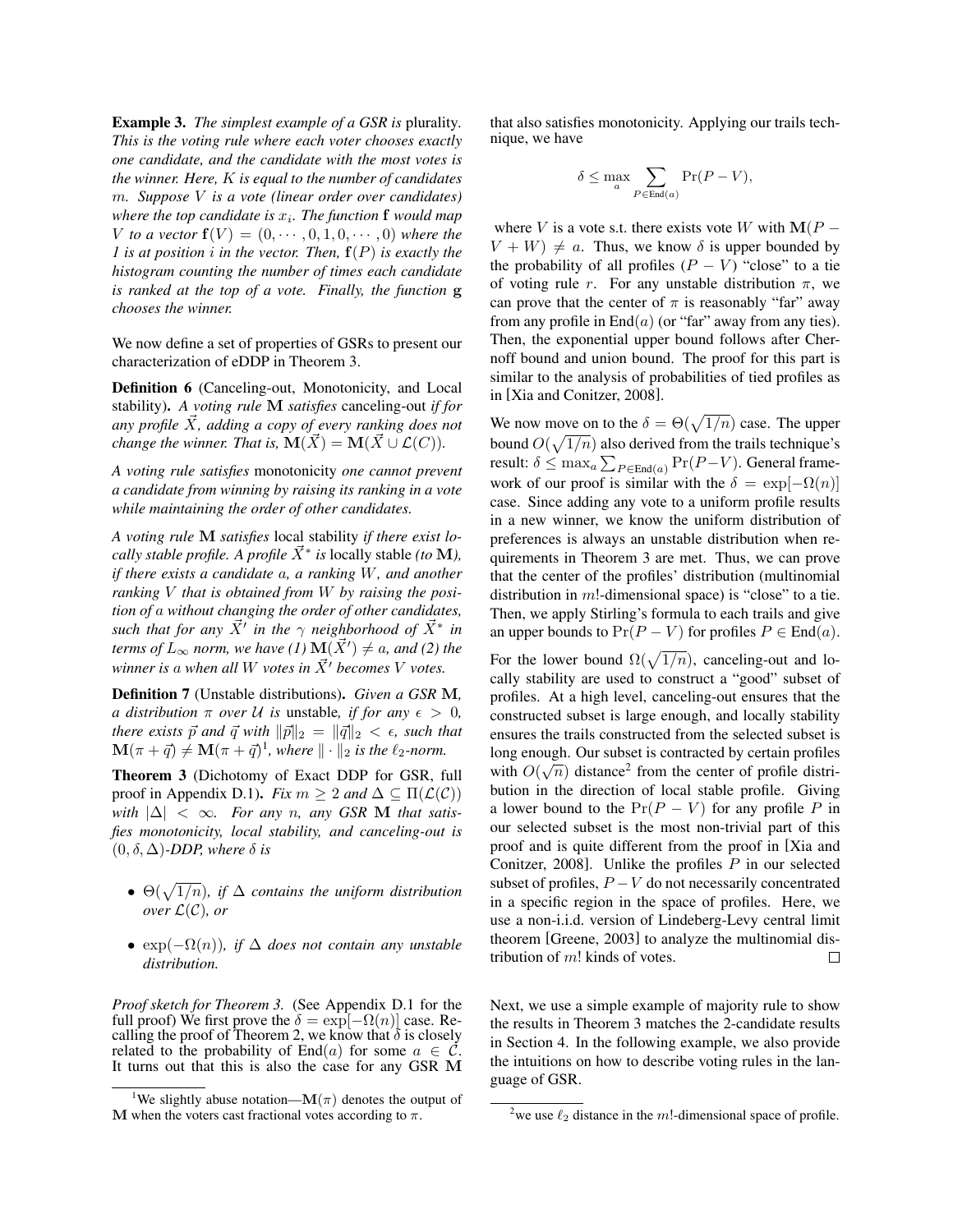Example 4 (Example of Definition 5 and Theorem 3). *Let*  $U = \mathcal{R} = \mathcal{C} = \{c_1, c_2\}$ ,  $V = [c_1 \succ c_2]$ , and  $W = [c_2 \succ c_1]$ *. For the majority rule with*  $\alpha = 0.5$ *, we have*  $f(V) = (1, 0)$  *and*  $f(W) = (0, 1)$ *. Then, the winner is chosen according to* g *corresponding to the largest component in* f(P)*. Recalling our definition of unstable distribution, we know*  $(\frac{1}{2}, \frac{1}{2})$  *is the only unstable distribution for 2-candidate majority rule. This is the intuitive reason behind*  $\delta = \Theta(\sqrt{1/n})$  *when*  $\pi = (\frac{1}{2}, \frac{1}{2})$ *for both Theorem 3 and Theorem 2 (when*  $\alpha = 0.5$ ). *For any other*  $\pi \neq (\frac{1}{2}, \frac{1}{2})$ *, these two theorems result in*  $\delta = \exp[-\Omega(n)]$ . We note that while Theorem 3 cov*ers more voting rules, Theorem 2 is a more fine-grained result for two candidates.*

Corollary 1. *Plurality, veto,* k*-approval, Borda, maximin, Copeland, Bucklin, Ranked Pairs, Schulze (see* √ *e.g.* [Xia and Conitzer, 2008]) are  $(0, \Theta(1/\sqrt{n}), \Delta)$ *eDDP when* ∆ *contains the uniform distribution.*

*Proof.* As shown in Definition 6, *cancelling-out* and *monotonicity* are very natural properties of most voting rules. These two properties can be easily checked according to the definitions of voting rules discussed in Corollary 1. In the next proposition, we prove a more generalized version of Corollary 1 for *local stability*, which indicate a large subset of the voting rules can satisfies all properties required by Theorem 3.

Proposition 1. *All positional scoring rules and all Condorcet consistent and monotonic rules satisfy the property of* local stability*.*

*Proof.* Let  $s_i$  to denote the score of the *i*-th candidate  $(f(P)$  in definition 5). Suppose  $s_1 = \cdots = s_l > s_{l+1}$ . We let  $V = [a \succ c_1 \succ c_{l-1} \succ b \succ$  others] and  $W = [c_1 \succ c_{l-1} \succ b \succ a \succ \text{others}]$ . Let M be the permutation  $c_1 \rightarrow c_2 \rightarrow \ldots c_{m-2} \rightarrow c_1$ . Let  $V_1 = [a \succ b \succ \text{others}]$  and  $V_2 = [b \succ a \succ \text{others}]$ . Let  $P' = \bigcup_{i=1}^{m-2} M^i(V_1) \cup M^i(V_2)$ . Let  $P^* = 2P' \cup \{V, W\}$ . It follows that  $a$  and  $b$  are the only two candidates tied in the first place in  $P^*$ . Therefore, there exists  $\epsilon$  to satisfy the condition in local stability.

The same profile can be used to prove the local stability of all Condorcet consistent and monotonic rules. П

Then, Corollary 1 follows by combining the results for all three properties.  $\Box$ 

Another commonly-used GSR called STV does not satisfy monotonicity, which means that Theorem 3 does not apply. However, empirical results (Section E) suggest that STV is likely also  $(0, \Theta(1/\sqrt{n}), \Delta)$ -eDDP for this distribution.

## 6 CONCRETE ESTIMATION OF THE PRIVACY PARAMETERS

We present an example of computing concrete estimates of  $(0, \delta, \Delta)$ -exact DDP values for several GSRs. For this example, we let  $\Delta = {\pi}$  such that  $\pi \in \Pi({x_1, x_2, x_3})$ and  $\pi(x_i) = \pi(x_i) = 1/3$  (i.e., votes are i.i.d. and uniform). We generated these concrete estimates via exhaustive search over possible profiles for 3 candidates and  $n \leq 50$  votes, and computing the  $\delta$  values exactly for each *n*. Since we know that  $\delta = \Theta(1/\sqrt{n})$ , we fit these values to  $\delta(n) = \frac{1}{\sqrt{2n}}$  $\frac{1}{an+b}$  via linear regression. We rank voting rules from most to least private. The larger the *a*, the smaller the  $\delta$  value and thus more private:

#### 2-approval  $\triangleright$  Plurality  $\triangleright$  Maximin  $\triangleright$  STV  $\triangleright$  Borda

We showed in Table 1 (Section 1, also see Table 2 in Appendix E for more information) the fitted  $\delta$  curves. Figure 2 shows the comparison between Plurality, Borda, and STV voting rules w.r.t. their  $\delta$  values in  $(0, \delta, \Delta)$ eDDP, when fitted to  $\delta(n) = \frac{1}{\sqrt{2n}}$  $\frac{1}{an+b}$ .



Figure 2: The  $\delta$  values in  $(0, \delta, \Delta)$ -eDDP for Borda, STV, and plurality in our concrete estimates.

## 7 SUMMARY AND FUTURE WORK

We address the limitation of DP in deterministic voting rules by introducing and characterizing (exact) DDP for voting rules, leading to an encouraging message about the good privacy of commonly-studied voting rules and a framework to compare them w.r.t. eDDP. There are many directions for future work. An immediate open question for theoretical study is to extend our studies to general  $(\epsilon, \delta)$ , and non-i.i.d. distributions, as well as to other high-stakes social choice procedures such as matching and resource allocation. On the practical side, it could be informative to study the eDDP of other data that is often published during an election, such as demographic information, and interpret their consequences.